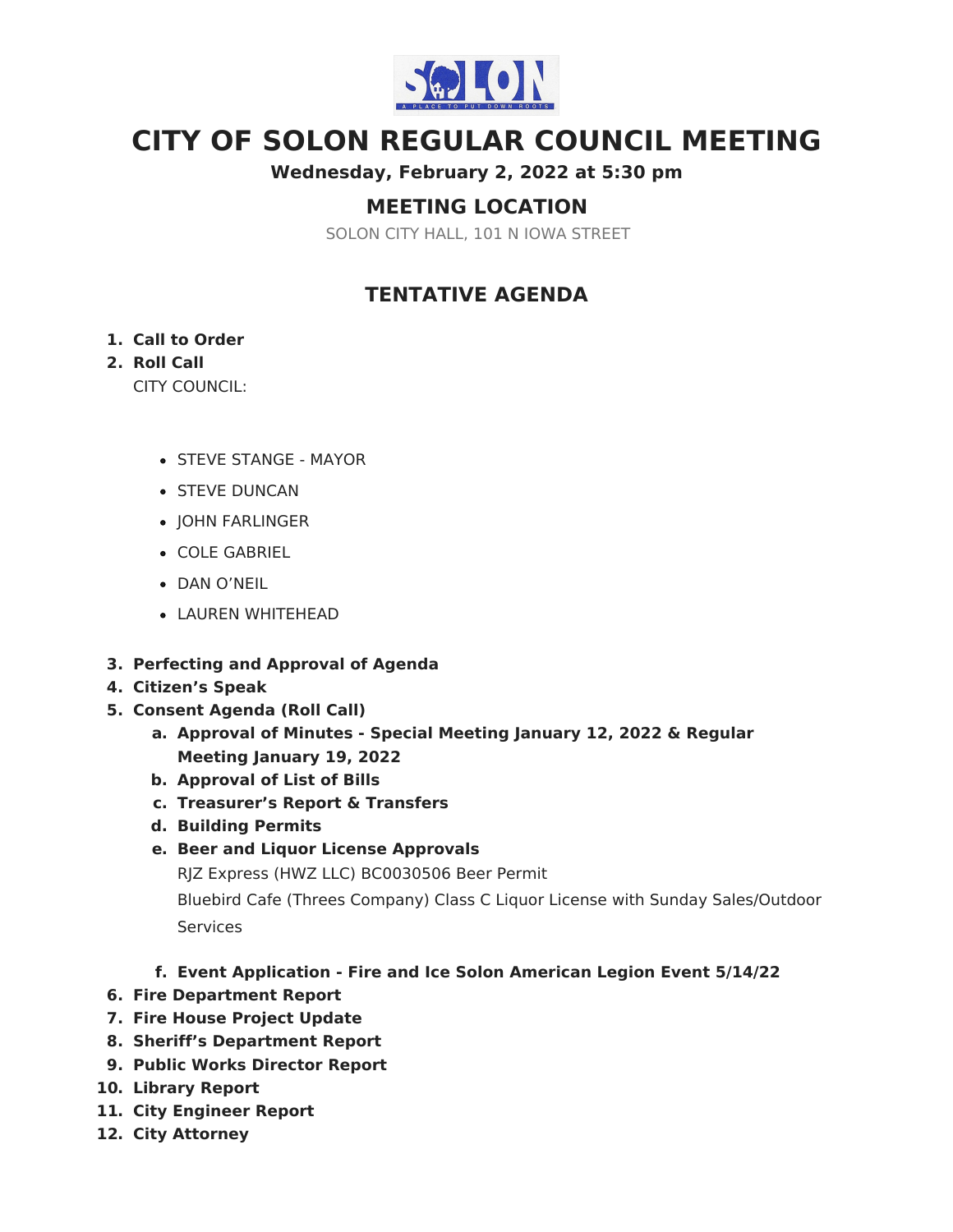# **NEW BUSINESS**

#### **13. FY23 Law Enforcement Agreement**

Council discussion and possible action on Law Enforcement Agreement with Johnson County Sheriff's Department for FY23.

#### **14. 212 E Main Street Site Plan**

Council discussion and possible action on site plan for 212 E Main Street for a law office.

#### **15. Plat of Survey for property known as 400 E Main Street**

Council discussion and possible action on Plat of Survey to create two lots from current AUDITOR'S PARCEL #2004017 as related to proposed E&J Mixed Use Site Plan Project.

# **16. Resolution No. 22-07 Schmidt Joint Revocable Trust Developer's Agreement**

Council discussion and possible action on Resolution No. 22-07, a resolution approving Developer's Agreement for E&J Mixed Use building.

#### **17. Resolution No. 22-08 Site Plan E&J Mixed Use Building**

Council discussion and possible action on Resolution No. 22-08, a resolution for site plan for E&J Mixed Use Building.

#### **18. Resolution No. 22-09 Spartan Hollow Preliminary Plat**

Council discussion and possible action on Resolution No. 22-09, a resolution for Spartan Hollow Subdivision with the 2-mile Fringe Area with Municipal Improvements Agreement.

#### **19. North Trunk Sewer Improvements Project Change Order No.3**

Council discussion and possible action on Change Order No. 3 for the North Trunk Sewer Project in the amount of a (\$30,200) credit.

#### **20. North Trunk Sewer Improvement Project Pay Estimate No. 5**

Council discussion and possible action on Pay Estimate No. 4 for the North Trunk Sewer Project in the amount of \$2,873.75.

#### **21. Fire House Project Change Order No. 9**

Council discussion and possible action on Fire House project Change Order No. 9 in the amount of \$6915.08.

#### **22. Fire House Project Change Order No. 10**

Council discussion and possible action on Fire House Project Change Order No. 10 in the amount of \$481.95.

#### **23. Fire House Pay Estimate No. 7**

Council discussion and possible action on Fire House Project Pay Estimate No. 7 in the amount of \$52,471.79.

#### **24. Resolution No. 22-10 Set Public Hearing Date and Bid Award Date for the East**